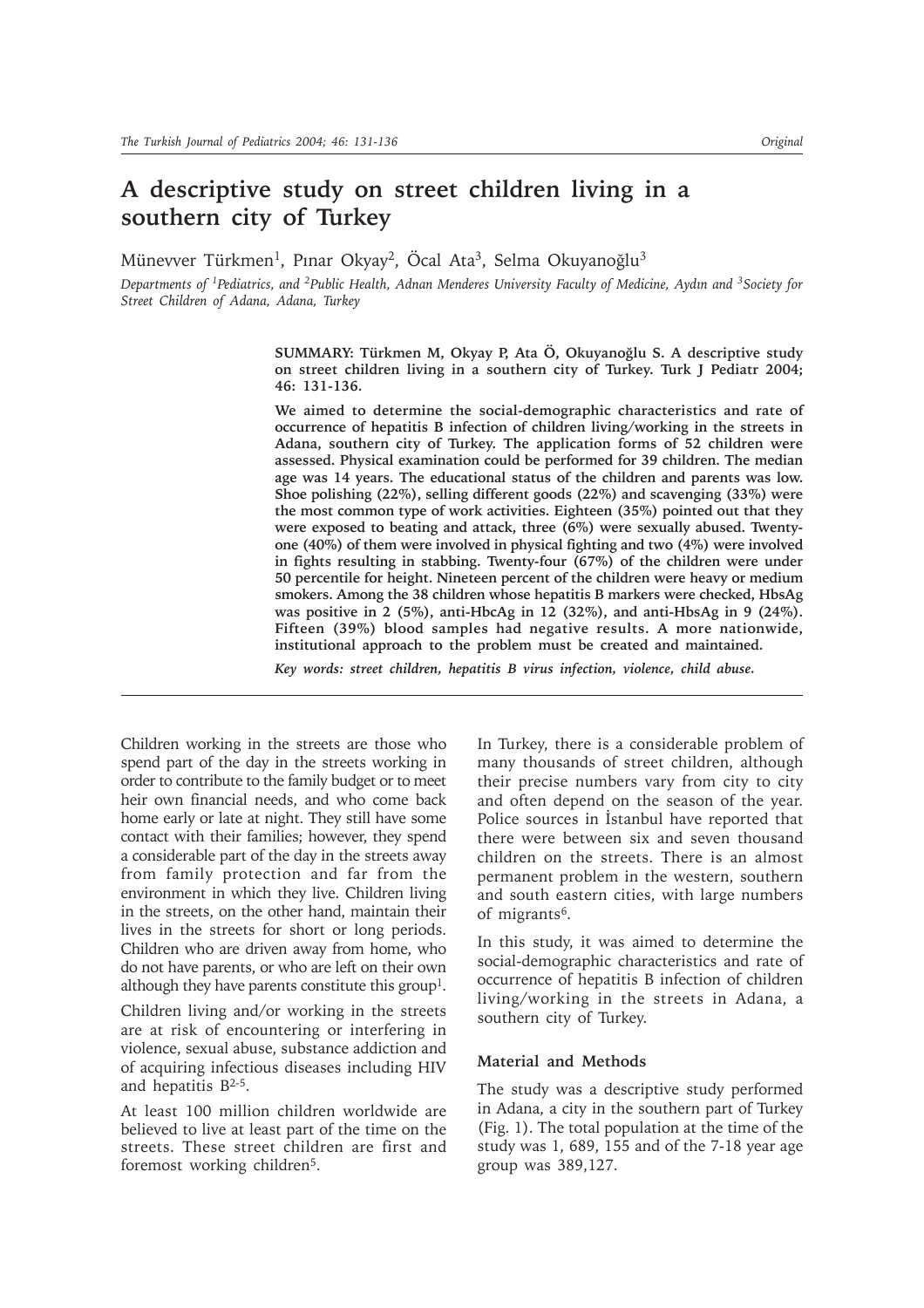

**Fig. 1.** Adana, a city in the southern part of Turkey.

The data was collected from 52 children who referred to the Society for Street Children of Adana between December 1, 1997 and June 25, 1998. An application form was completed for every child who had visited the Society regularly for meals, taking a bath and meeting their friends. We assessed the forms as a questionnaire for social-demographic characteristics of the children. The children were then asked to visit the Society for a lung organization. Those who came were interviewed, and a physical examination was performed for each. The children were informed beforehand and permission for the procedure was taken.

The following variables were assessed on the questionnaire: gender; age; birth place; educational status; the origin of the family; period of time in Adana; sleeping place; age, education, occupation, income and social security of parents; number of siblings; reasons for being in the streets; period of living in the streets; street friends; income; means of earning money; substance use; violence.

Use of cigarettes, alcohol, smelling adhesives, cannabis and heroin was queried in order to assess the substance use. Smoking was grouped as heavy (10 and more per day), medium (1-9 per day) and rare (a few in a week). For other substances, no density was assessed.

Encountering violence was determined as recipient of physical violence if they were subjected to beating, injury or sexual abuse. Interfering in violence was determined as physical violence that they themselves initiated such as having been involved in fights or having abused anyone.

A team of a pediatrician, practitioner and three nurses performed the physical examination. A social worker helped to complete the questionnaire and to have an easier relation with the children during examination. The personal and family health histories of the child were asked including surgery and accident histories. The physical examination was begun with inspecting the skin for icterus, ecchymoses, and lesions such as wounds or cicatrices. Scalp and body skin were also examined for symptoms of pediculosis and scabies. The limbs were inspected for any deformation. Any determined disability was assessed. The ear, nose and throat of the child were evaluated. Respiratory and cardiovascular system examinations were performed. Abdomenal and neurological exams were performed. No genital examination could be performed.

The children were weighed and heights were measured. Height and weight percentiles specifically prepared for Turkish children were used to evaluate their development<sup>7</sup>. Height compared to age, weight compared to age and weight compared to height were determined.

In order to determine the existence of hepatitis B virus infection, 3 ml of blood was taken.

Routine screening for hepatitis B requires assay of at least two serologic markers. HBsAg is the first serologic marker of infection to appear and is found in almost all infected persons. Because HBsAg levels fall before the end of symptoms. Search for anti-HBcAg is also required because it rises early after infection and persists for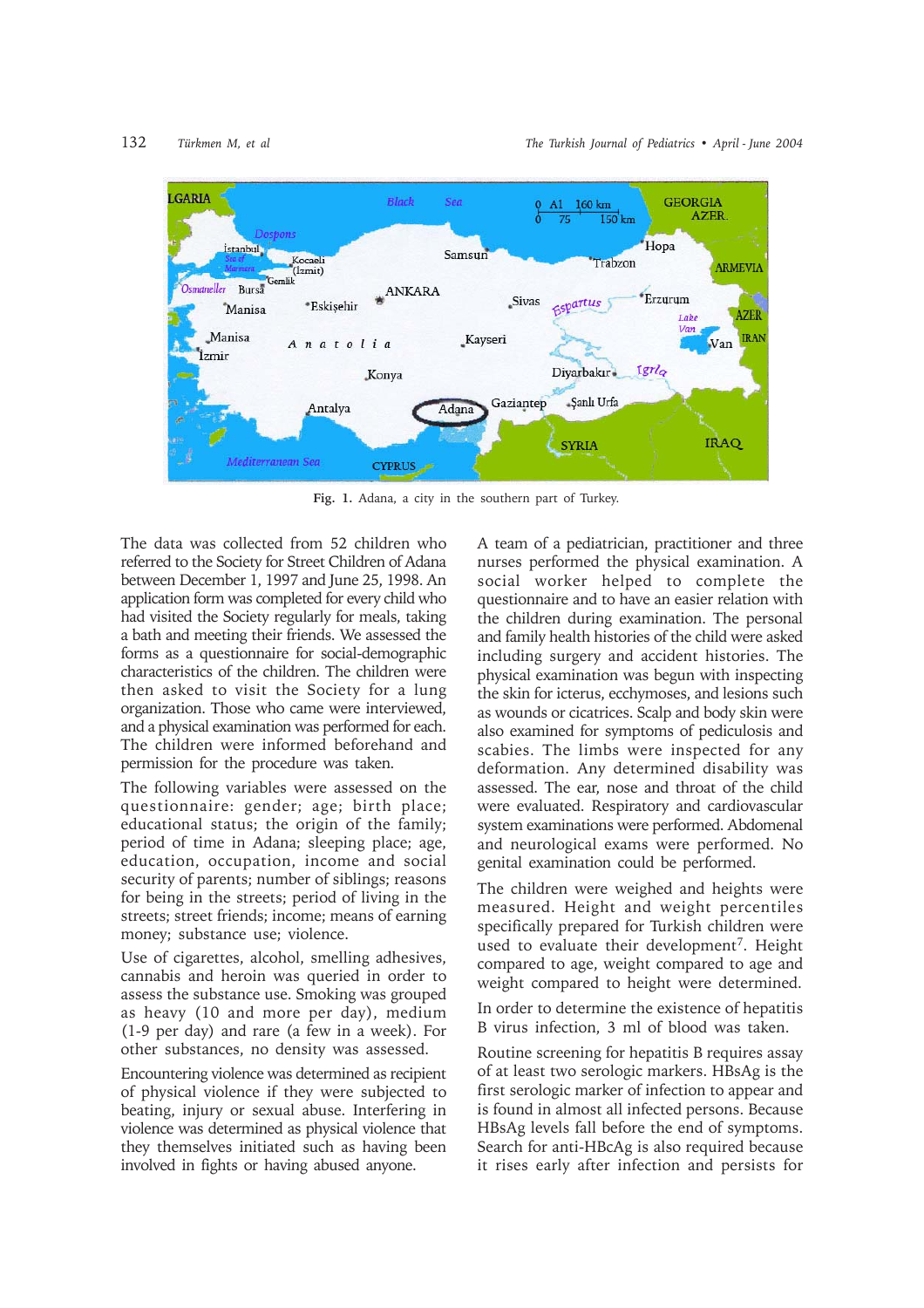many months. Anti-HBcAg is the most valuable single serologic marker of acute HBV infection because it is present almost as early as HBsAg and continues to appear. Anti-HBsAg and anti-HBcAg are detected in persons with resolved infection8. The samples were tested at the laboratory using RIA (radioimmunoassay) method and assessed for HBsAg, anti-HBcAg, anti-HBsAg. Thirty eight blood samples for hepatitis B markers were evaluated. One blood sample was omitted because of hemolysis. Blood samples of 13 children could not been taken because they were not reached.

The data analysis was done with SPSS 10.0 statistics package. The frequencies and percentiles and medians (minimum-maximum) were given as descriptive statistics.

### **Results**

The application forms of 52 children were assessed. The physical examination could be performed for 39 children.

Only 2 (4%) of the study group were girls. There were 50 boys (96%). The median age was 14 (7-18) years. The birthplace record was available for 47 (90%) children. Nineteen (40%) were born in Adana, where as 28 (60%) were born in a city or town in southeastern Turkey. The educational status of the children is given in Table I.

| Table I. The Educational Status of the Children |  |  |  |  |  |  |
|-------------------------------------------------|--|--|--|--|--|--|
|-------------------------------------------------|--|--|--|--|--|--|

| Education*                   | n  | $\%$                        |
|------------------------------|----|-----------------------------|
| Never attended               | 15 | 29                          |
| Left primary school          | 16 | 30                          |
| Attending primary school     | 8  | 15                          |
| Primary school graduate      | 5  | 10                          |
| Attending junior high school |    | 2                           |
| Junior high graduate         |    | $\mathcal{D}_{\mathcal{L}}$ |
| Unknown                      | 6  | 11                          |
| Total                        | 52 |                             |

\* Schooling period is approximately five years in primary school and three years in junior high school.

Most (84%) of the parents had migrated to Adana from various cities in east and southeastern Anatolia. They had been in Adana for 12 (1-30) years. The living place was recorded for 47 (90%). Forty-two (89%) were living with their families, two with relatives, one with friends, one in a social organization, and one alone in the street. Four of them had lost their fathers and three their mothers. Twenty-five (96%) of 27 mothers and 24 of 31

fathers never attended school. There was only one father with a secondary school degree and one with a high school degree. The educational status of 25 mothers and 21 fathers was not known. The mean age of the mother was 40 (27-60) years and of fathers was 45 (32-70) years. They had 6 (1-15) siblings. Most of the mothers (86%) were housewives and 13% of fathers were unemployed. Fifty-three percent of the families had no social security, 40% had a green card (a low-coverage social security given to very low income group by the government) and SSK [Sosyal Sigortalar Kurumu (Turkish) or Social Security Organization] covered 7% of them.

During the day, 91% had no certain place to stay. Fifty-five percent had been in the streets for five years or more, 29% for 2 to 4 years and 16% for less than two years. Shoe polishing (22%), selling different goods (22%) and scavenging (33%) were the most common work activities. Twenty two percent were also sometimes unemployed. Most of them (93%) were giving the money they gained to their family in order to support the family budget. The substance use of the children is given in

Table II.

**Table II.** Substance Use of the Children

|                             | n   | %  |
|-----------------------------|-----|----|
| Substance use               |     |    |
| Never                       | 5   | 10 |
| Unknown                     | 2.1 | 40 |
| Cigarette use               | 2.4 | 46 |
| Heavy (10 and more per day) | 8   | 15 |
| Medium (1-9 per day)        | 2   |    |
| Rarely (a few in a week)    | 14  | 27 |
| Smelling adhesives          |     |    |

The children were also asked whether they had been subjected to beating, injury, or sexual abuse. Eighteen (35%) indicated that they were exposed to beating and attack, and three (6%) were sexually abused. One of the three children that were sexually abused had also been kidnapped. In order to determine whether they themselves initiated or were involved in violence, they were asked about fights and injuries. Twenty-one (40%) were involved in physical fighting and two (4%) were involved in fights resulting in stabbing.

Life histories of almost all of the children included a physical injury resulting from a traffic accident, from falling from a height, or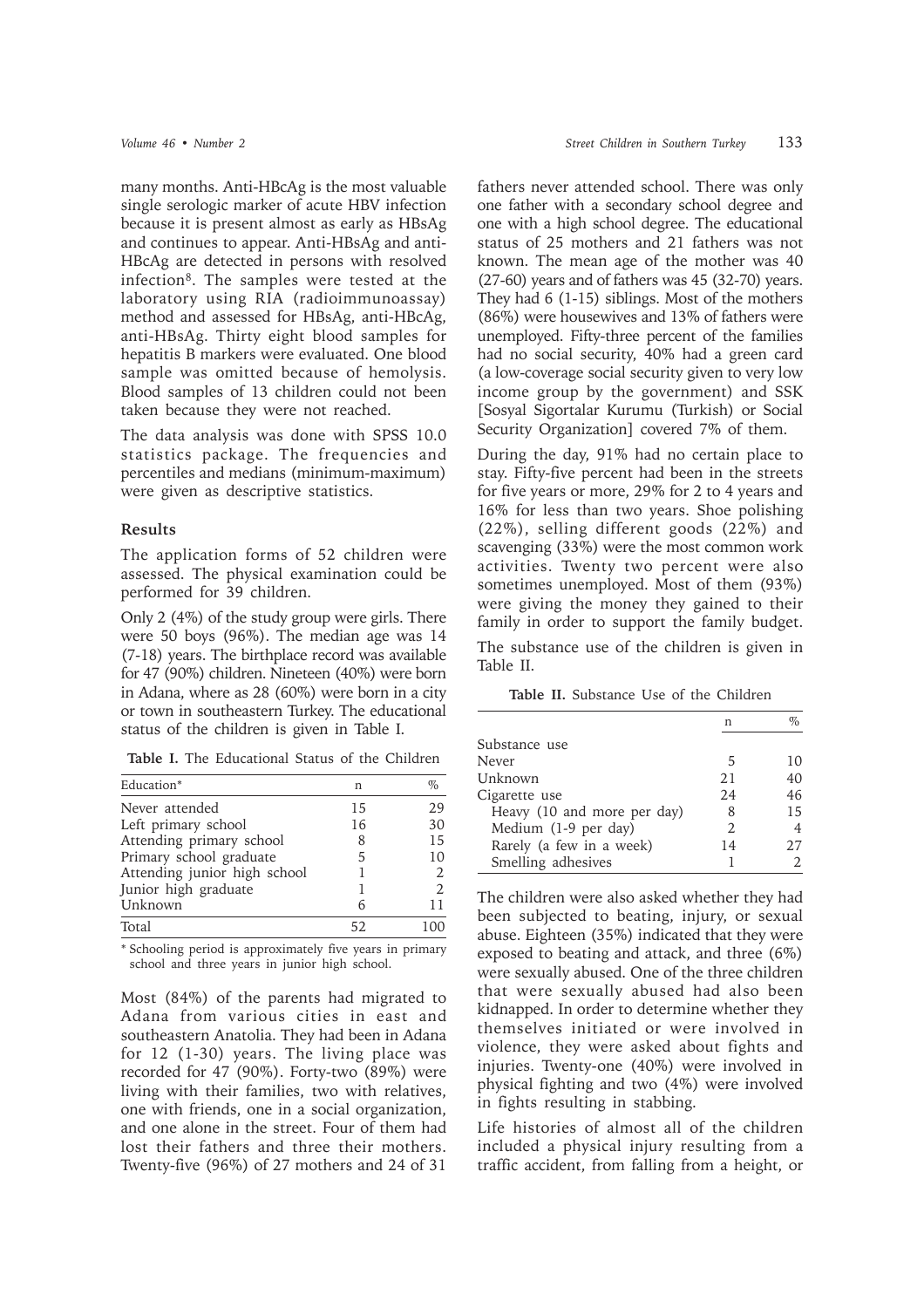from being stabbed, etc. The results of the physical examination revealed that almost all of them had cicatrices caused by traffic accidents, injuries, or self-mutilation by razor, and newly developed or healing wounds on their bodies. One girl had a physical disability as a result of falling form stairs. Four children had scabies. Their dental care was poor.

The median height was 151 (112-175) cm. When height percentiles of the examined children were considered, 24 (67%) of the children were under 50th percentile, and one child was under 3rd percentile. The mean weight was 34 (12-70) kg; only three (8%) were over 50th percentile. Seven (19%) children were under the 3rd percentile. When their weight was compared to their height, all of them except four were at the lower side.

Among the 38 blood samples in which hepatitis markers were evaluated, HBsAg was positive in 2 (5%), anti-HBcAg in 12 (32%), and anti-HBsAg in 9 (24%). Fifteen (39%) blood samples had negative results. Among the children with HBsAg, anti-HBcAg and anti-HbsAg negative, HBV vaccine was given to the ones who could be reached. Eight children were vaccinated for one dose, four for two doses and two received three doses.

# **Discussion**

Children living and working in the streets are an increasing problem in developing countries as well as in developed countries.

Struggles against poverty, and in some cases social unrest, have pushed many rural families in Turkey to the cities. Internal migration has increasingly become one of the main survival strategies of poor families, especially those from the eastern part of the country. These families come to the city and are challenged by lack of skills and unemployment. An outcome of this social situation is children working in the streets<sup>9</sup>.

The same phenomena can be observed in the population of the current study as well. Most of the children participating in the study were from various towns and cities of southeastern Turkey. The educational level of the parents was low. Parallel to our social structure, almost all were male, since the family expected boys to contribute to the family budget.

In the current study, all children except one stayed with their families. However, some of these children might temporarily leave their homes. In a previous study of ours it was found that 78% of children had steady relations with their families<sup>10</sup>. Intervention efforts of the Adana Society for Street Children might have led to this positive result.

In studies done in developed or developing countries it has been emphasized that children are especially at risk of substance use and addiction, and this factor has increased as a result of urbanization and socialization. The studies also report that the age at which substance use is started has become increasingly lower<sup>11</sup>. In a study done in İzmir, Turkey, 20% of the children smoke regularly; in another study in Ankara, Turkey, 25% were found to smoke regularly. In both cities, 6% of the children were found to be using alcohol<sup>12</sup>. In a study done on 105 youth living and working in the streets in Brazil, 58% were regular smokers, and 25 used alcohol<sup>13</sup>. In the present study 19% of the children were heavy or medium smokers. However, alcohol use was low.

The problem of being involved in violence and encountering violence is prevalent all over the world2,3. In some Latin American countries street children have been shot by "death troops" because they are involved in plundering, they commit crimes and use substances<sup>2</sup>. In the present study as well, we found that most of the youth had encountered violence or been involved in violence, and three of them had been sexually abused.

In a study done in Colombo to investigate abuse prevalence, and health and life styles of street children, it was reported that 20% smoke regularly, 38% are workers, and 16% are sexually abused, and skin infections, injuries, and traffic accidents are significant reasons of morbidity14. The results of the present study were also in line with findings in the literature. Almost all of the children reported histories of accidents and injuries, and they had newly formed injury or scars tissue. Four of them also had scabies. The children had poor physical hygiene. They had not bathed for a long period. They had old and dirty clothes. They were not accustomed to brusing teeth. The children had the opportunity to bathe at the Society and were given clean clothes.

In a study carried out in Jakarta, on 89 children living and working in the streets, 52% were under the 3rd percentile for height; however, distribution of weight to height was near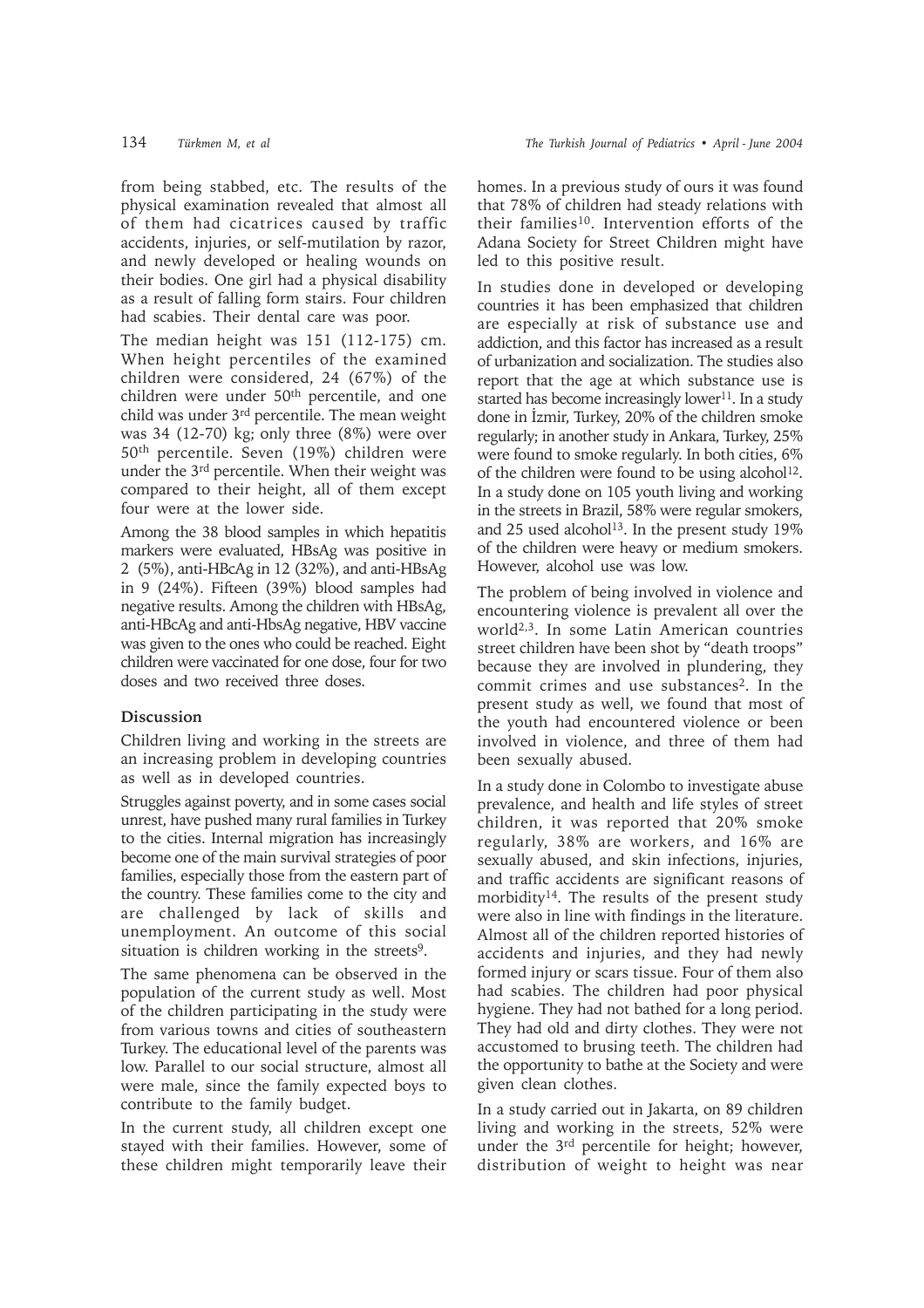reference values for the population<sup>15</sup>. In the same study, 7% of the children were underweight (under 3rd percentile). In the present study, the height of only one child was under the 3rd percentile, and the weights of seven (19%) children were under the third percentile. When weight to height ratio was considered, body weight of all children except four was low.

In a study done in Istanbul, Turkey, 4.3% had a positive HbsAg and 13.0% had positive anti-HBsAg in the 10-14 years old age group. There were 9.9% with a positive HBsAg and 25.3% with positive anti-HBsAg in the 15-19 years old age group16. In another study in Adana, Turkey, the prevalence of positive HBsAg was 11.4% in the 8-11 years old age group, and 11.9% in the 12-15 years old age group<sup>17</sup>. In the current study, HBsAg was found in 5.3% of children and anti-HbsAg in 23.7%. The lower findings when compared to the other Adana study might have been due to the small study group.

Porto et al.18 investigated HBV markers in 496 children and adolescents aged 9 to 20 years in order to determine prevalence of hepatitis B virus infection and potential risk factors. They found 13.5% with HBc antibody and 2% with HBsAg. In the same study, among children in contact with their families, positivity of HBV markers was found to be higher among children involved in sexual activity than in those who were not. In the present study, we did not inquire about the sexual activities of the children. However, 31.6% anti-HBc and 5.3% HbsAg rates were higher than the values seen in the above-mentioned study.

In another study, Alderman et al.19 showed that there is a significant relation between living in the streets, risky sexual practice (anal sex, sexual abuse, prostitution), sexual abuse, drug use and HBV infection. In the same study, they report that HBV infection frequency was 4% in the first group in which 7% were homeless children versus 23% in the second group in which 96% were homeless. Higher values found in this study when compared to our study can be attributed to cultural and social differences.

In order to support the health of the children in the streets, day-care centers for providing basic needs such as nutrition, education and health should be founded. The children should be immunized against infectious diseases and protected by patrolling police against dangers

such as being involved in violence, encountering violence, substance use, and child abuse. In order to actualize these interventions, government and nongovernmental organizations should work in coordination and take concrete steps. The intervention for family empowerment is necessary for reducing children's involvement in street work. The contribution of the mothers to family budget should be improved. Training of the parents is essential for quality care for children. A clear understanding of the reasons for child labor is needed. Social workers must focus on identification of families at risk of sending their children in the street or of neglecting them. Establishing a close working relationship with local organizations that provide services to the families such as health and legal aid is important. Law enforcement personnel should be educated via specific programs on the importance of the problem and supported by a team of specialists including practitioner, psychologist, community worker, etc. A more nationwide, institutional approach to the problem must be created and maintained.

## **Acknowledgement**

We thank Pasteur-Merrieux for their support in providing the hepatitis vaccines.

#### **REFERENCES**

- 1. İlik B, Türkmen Z. The children working on the streets. International Labor Organization-The International Program for Eliminating Child Labor. ILO/IPEC, Ankara, 1994.
- 2. Inciardia JA, Surratt HL. Children in streets of Brazil: drug use, crime, violence, and HIV risks. Subst Use Misuse 1998; 33: 1461-1480.
- 3. Kipke MD, Simon TR, Montgomery SB, Unger JB, Iversen EF. Homeless youth and their exposure to and involvement in violence while living on streets. J Adelesc Health 1997; 20: 360-367.
- 4. Lajor KJ. Street children: a comparative perspective. Child Abuse Negl 1999; 23: 759-770.
- 5. The State of the World's Children UNICEF, 29 March 1994.
- 6. Council of Europe Study Group on Street Children. Final Report Steering Committee on Social Polciy (CDPS) Strasbourg, 11 April 1994 SO-COORD I (94) Report.
- 7. Neyzi O, Günöz H. Assessment of growth and development. In: Neyzi O, Ertuğrul T (eds). Textbook of Pediatrics. İstanbul: Nobel Press; 1993: 69-129.
- 8. Snyder JD, Pickering LK. Viral hepatitis. In: Behrman RE, Kligman MR, Jenson HB (eds). Textbook of Pediatrics (16th ed). Philadelphia, London, Toronto, Montreal, Syndey, Tokyo. W.B. Saunders Company; 2000: 768-775.